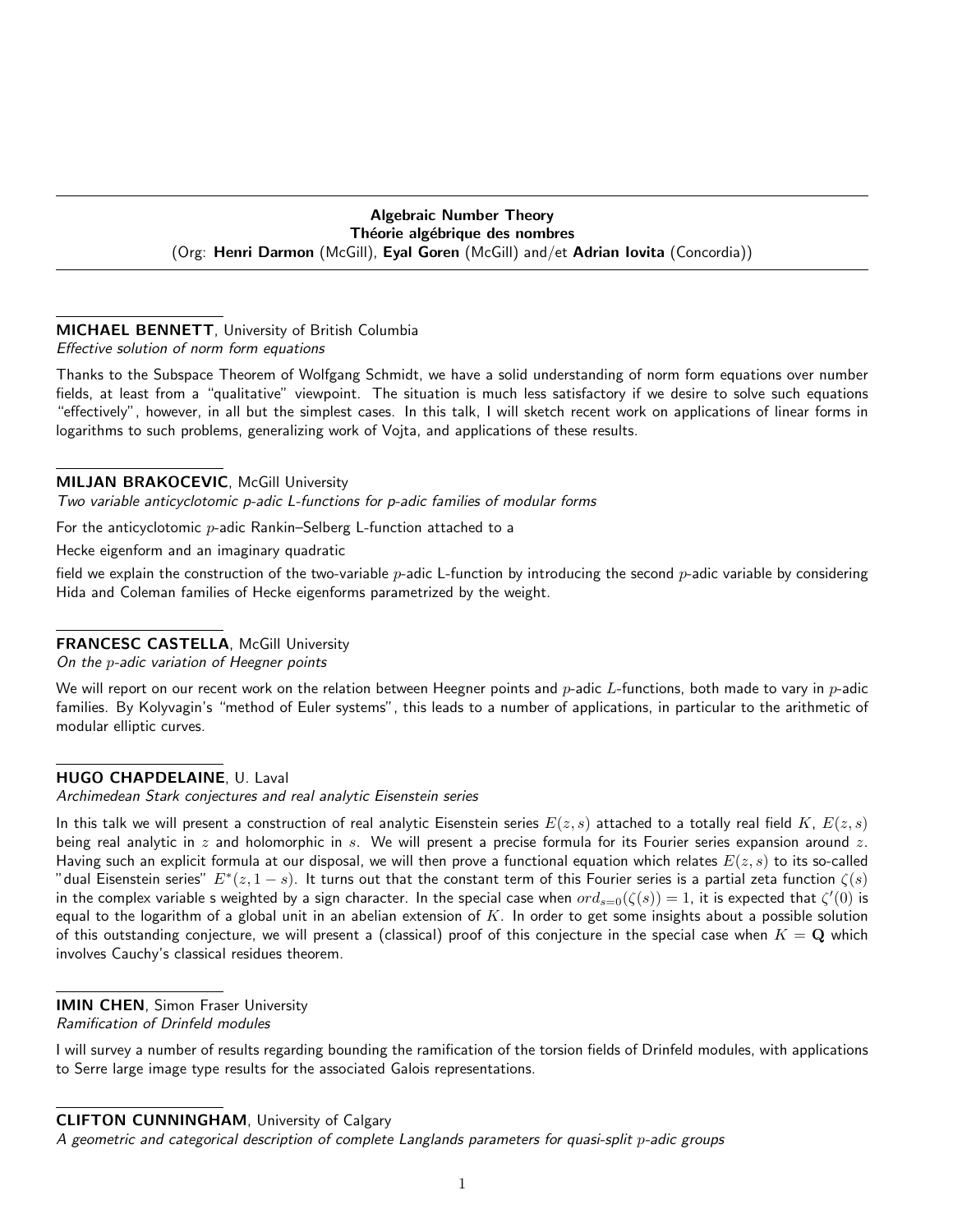Let G be a connected reductive quasi-split algebraic group over a  $p$ -adic field. In this talk we introduce an abelian category of equivariant perverse sheaves on an ind-variety built from  ${}^L G$ , the L-group for G, and show that there is a canonical bijection between isomorphism classes of simple objects in this category and complete Langlands parameters. Joint work with Pramod Achar, Masoud Kamgarpour and Hadi Salmasian. This group is currently working on a proof that this category is Koszul.

This geometric and categorical approach to complete Langlands parameters suggests a geometric and categorical approach to irreducible admissible representations and the local Langlands Correspondence itself, which is already realised in joint work with David Roe when  $G = GL(1)$ , and under construction for other algebraic tori. Time permitting, I will also say a few words about this work.

### JOCHEN GARTNER, McGill University

Arithmetic curves of type  $K(p_i,1)$  and higher Massey products

If k is a number field, p an odd prime number and S a finite set of primes of k containing the set  $S_p$  of primes above p, the arithmetic curve  $Spec(\mathcal{O}_k\setminus S)$  is a  $K(\pi,1)$  for  $p$ , i.e. the pro- $p$ -completion of its étale homotopy type is weakly equivalent to the Eilenberg-MacLane space of  $\pi_1^{et}(\mathrm{Spec}(\mathcal{O}_k\setminus S)(p),$  the Galois group of the maximal pro- $p$ -extension of  $k$  unramified outside S. We discuss arithmetic consequences of the  $K(\pi, 1)$ -property in the more difficult tame case (i.e.  $S \cap S_p = \varnothing$ ) due to A. Schmidt and show how the first explicit examples have been obtained by J. Labute using the theory of mild pro-p-groups. We investigate how these groups can be constructed using higher cohomological Massey products and give an arithmetic interpretation for  $k = \mathbb{Q}$  in terms of certain analogues of p-th power symbols.

### MATTHEW GREENBERG, University of Calgary

p-arithmetic and completed cohomology of quaternionic Shimura varieties

In this report on joint work with Samit Dasgupta, I will describe a relationship between classes in the cohomology of p-arithmetic groups and intertwining operators between smooth or p-adic representations of  $GL_2(F_p)$ , F a totally real field, and classical or completed cohomology groups of p-towers of quaternionic Shimura varieties over  $F$ . This relationship can be used generalize some results of Breuil and Emerton concerning  $L$ -invariants and  $p$ -adic  $L$ -functions to the setting of Hilbert modular forms.

ERNST KANI, Queen's University

#### Tensor Products of Galois Representations

Let  $\rho_{A_i,\ell}: G_K \to \mathsf{Aut}(V_\ell(A_i))$  be the  $\ell$ -adic Galois representation attached to an abelian variety  $A_i/K$ , and let  $\tau_{A_i,\ell}$ :  $\textsf{End}(A_i)\otimes \mathbb Q_\ell\stackrel{\sim}{\to}\textsf{End}_{\mathbb Q_\ell[G_K]}(V_\ell(A_i))$  be the canonical isomorphism (Tate/Faltings). The purpose of this talk is to study properties of the tensor product  $\rho_{A_1,\ell} \otimes \rho_{A_2,\ell}$  of two such representations, particularly in view of the following question: when is  $\tau_{A_1,\ell}\otimes\tau_{A_2,\ell}$  : End $(A_1)\otimes \mathsf{End}(A_2)\otimes \mathbb{Q}_\ell\to \mathsf{End}_{\mathbb{Q}_\ell[G_K]}(V_\ell(A_1)\otimes V_\ell(A_2))$  an isomorphism? (This question is related to Tate's Conjecture for codimension 2 cycles on products of abelian varieties.) In this talk I will give a solution in the case when  $K=\mathbb{Q}$  and  $A_i=A_{f_i}$  is a modular abelian variety attached to a weight 2 newform  $f_i$  on  $\Gamma_1(N_i).$  If time permits, I will also discuss mod  $\ell$  analogues.

# PAYMAN KASSAEI, Kings College London

Modularity Lifting via Analytic continuation of Hilbert modular forms

In his foundational work on the theory of  $p$ -adic modular forms, N. Katz observed that there is a positive lower bound for the "growth condition" of an overconvegent p-adic modular eigenform with nonzero  $U_p$ -eigenvalue. In more modern language, this states that any such form can be analytically continued from its initial domain of definition to a not "too small" region of the rigid analytic modular curve. Years later, K. Buzzard, by adding  $\Gamma_0(p)$  to the level, proved that such forms can be further extended to a certain "large" region of the modular curve. These results were used by Buzzard and Taylor to prove modularity lifting results which led to a proof of certain cases of the Strong Artin conjecture.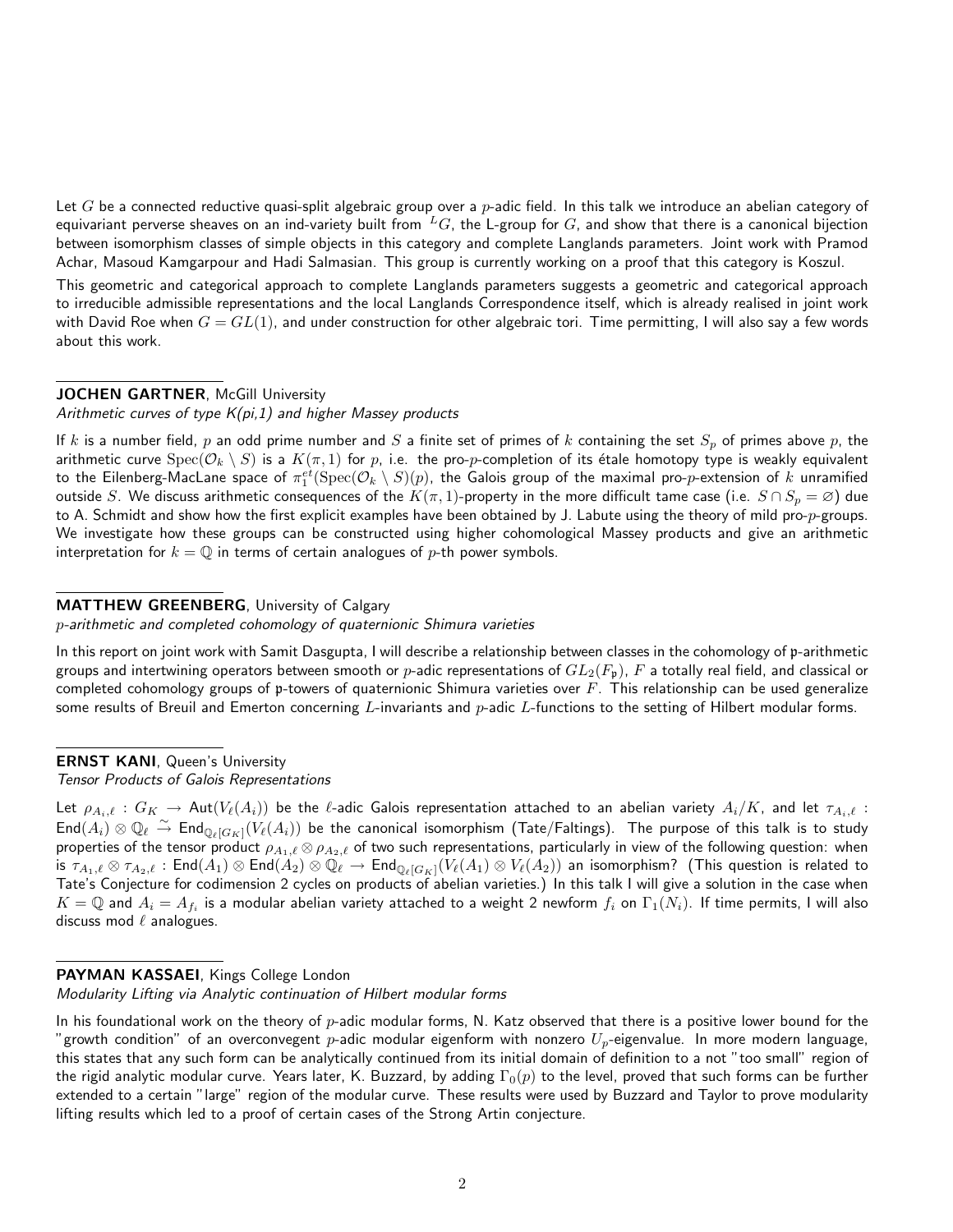It has been known for a while how to extend these results to the Hilbert case when  $p$  is split in the totally real field of degree  $q > 1$ , as the problem looks formally like a product of q copies of the modular curve case. In the inert case, however, a mixing happens that fundamentally changes the nature of the problem. In this talk, I will explain new results on domains of automatic analytic continuation for overconvergent Hilbert modular forms in the case p is unramified in the totally real field. These results can be used to prove many cases of the strong Artin conjecture for Hilbert modular forms. Some of the work that will be presented is joint with Sasaki and Tian.

### **MANFRED KOLSTER, McMaster University**

#### The Coates-Sinnott Conjecture

The Coates-Sinnott Conjecture was formulated in 1974 as a K-theory analogue of Stickelberger's Theorem and proven for K2 for abelian number fi

elds up to 2-torsion. In this talk we present recent results about the general situation of higher K-groups, arbitrary relative abelian extensions of number fi

elds and all primes including 2. The most complete general results for all primes are due to R. Taleb, and in some more specifi c situations to Taleb and myself.

## **STEPHEN KUDLA, University of Toronto**

An alternative description of Drinfeld space and applications

Let F be a finite extension of  $\mathbb{Q}_p$  of degree d and let E/F be a quadratic extension with ring of integers  $O_E$ . In this lecture I will explain how Drinfeld's formal 'upper half plane' also arises as a moduli space for p-divisible groups of dimension 2d and height 4d with an action of  $O_E$  and a polarization which may be principal or not depending on whether  $E/F$  is ramified or not. If time permits, I will explain how to use this model of Drinfeld space to give new examples of p-adic uniformization of certain Shimura varieties. This is joint work with Michael Rapoport.

## JOHN LABUTE, McGill University

Linking Numbers, Mild Groups and the Fontaine-Mazur Conjecture

Let  $p$  be a prime, let  $S$  be a finite set of primes  $q\equiv 1\,\,{\rm mod}\,\,p$  but  $q\not\equiv 1\,\,{\rm mod}\,\,p^2$  and let  $G_S$  be the Galois group of the maximal p-extension of Q unramified outside of S. If  $\rho$  is a continuous homomorphism of  $G_S$  into  $GL_2(\Z_p)$  we use the Koch presentation of  $G_S$  and the theory of mild pro- $p$ -groups to show that if  $p>3$  then, under certain conditions on the linking numbers of the primes in S, either  $\rho = 1$  or  $\rho(G_S)$  is a Sylow p-subgroup of  $SL_2(\mathbb{Z}_p)$ . Under certain conditions on S with  $|S| = 2, 3$ , we show that  $\rho = 1$ .

#### **ANTONIO LEI, McGill University**

Beilinson-Flach elements for the Rankin-Selberg convolution

I will talk about my joint work with David Loeffler and Sarah Zerbes on the construction of cohomology classes for the Rankin-Selberg convolution of two weight-two modular forms, that is, to construct a collection of elements in  $H^1({\rm \mathbb{Q}}(\mu_m),V_f\otimes V_g)$ where f and g are modular forms of weight two and  $V_f$  and  $V_g$  are the corresponding Deligne representations. I will also talk about how such construction is related to Perrin-Riou's conjecture on the existence of an Euler system for  $V_f \otimes V_g$  and other applications.

#### FRANTISEK MARKO, Pennsylvania State University

Congruences of Ankeny-Artin-Chowla type and p-adic class number formula revisited

The purpose of this talk is to interpret results of Jakubec, Jakubec-Lassak, Marko and Jakubec-Marko on congruences of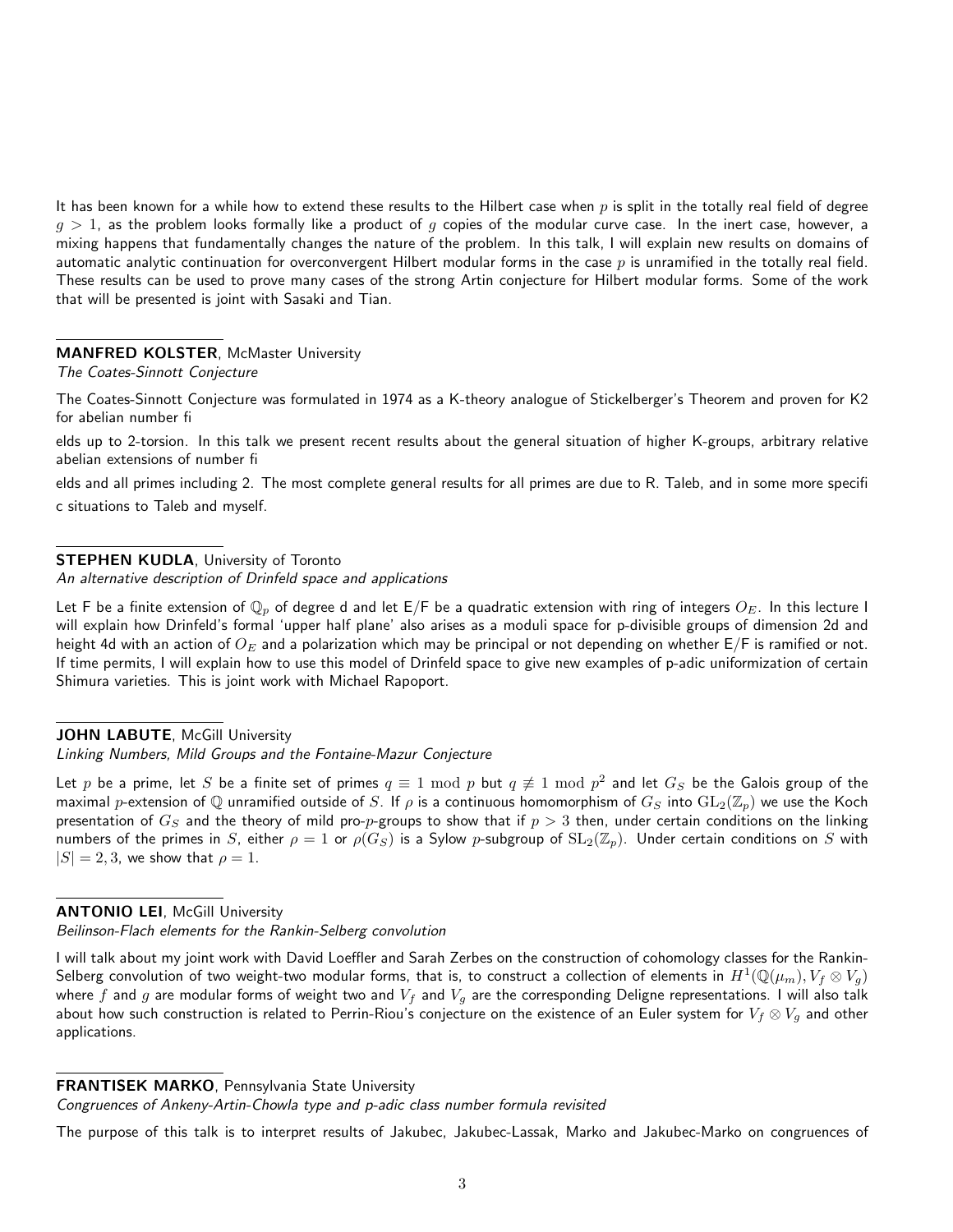Ankeny-Artin-Chowla type for cyclic totally real fields as an elementary version of the  $p$ -adic class number formula modulo powers of  $p$ . Explicit formulas for quadratics and cubic fields will be given.

### JAN MINAC, Western University

Abel-Galois T.V. Channel D8 Interview of V.I.S.G.G.

A possible characterization of absolute Galois groups among profinite groups still seems to be a very difficult task.

Recently however several remarkable developments have opened up new ways of exploration. These include the Rost-Voevodsky proof of the Bloch-Kato conjecture, the advances of F. Bogomolov, F. Pop and Y. Tschinkel, on a birational abelian program, and some advances on the structure and surprising anabelian character of rather small quotients of finite exponents of absolute Galois groups. The interview and its aftermath will focus on the latter explorations carried out with S. Chebolu, I. Efrat, J. Swallow and A. Topaz.

### CHUNG PANG MOK, McMaster University

Endoscopic classification of representations for quasi-split unitary groups

We report on the work on endoscopic classification for quasi-split unitary groups, following Arthur's methods. We will highlight some local and global results that are corollaries of the theory.

## KUMAR MURTY, University of Toronto

Growth of the Selmer group of an Abelian variety with CM

We consider an Abelian variety A of complex multiplication defined over a number field F, and study the growth of the p-rank of the Selmer group of A in certain classes of infinite p-extensions of F. This is joint work with Meng Fai Lim.

## SUJATHA RAMDORAI, UBC

Congruences between p-adic L-values

Noncommutative Iwasawa theory predicts congruences between twisted p-adic L-values arising from Artin representations. We shall discuss the background and present numerical evidence of such congruences.

## **GLENN STEVENS, Boston University**

The Hodge-Tate sequence and overconvergent p-adic modular sheaves

Using Faltings' theory of the Hodge-Tate sequence of an abelian scheme we give a functorial construction of "modular sheaves"  $\Omega^\kappa$ , where  $\kappa$  is a not-necessarily integral weight, attached to abelian schemes on which the canonical subgroup exists. These sheaves generalize the integral powers,  $\omega^k$ , of the sheaf  $\omega$  of relative differentials on a modular curve. Global sections of  $\Omega^\kappa$ provide geometric realizations of overconvergent automorphic forms of non-integral weight. Applications of this approach to the theory of p-adic Hilbert modular forms will be described. This is joint work with Fabrizio Andreotti and Adrian Iovita.

## MAK TRIFKOVIC, University of Victoria

The Bost-Connes Functor

Alain Connes has proposed solving Hilbert's 12th problem by constructing points on certain 'non-commutative varieties'. Such a variety is given by a  $C^*$ -dynamical system, the Bost-Connes system, made out of the adeles of a number field. The talk will discuss the construction, along with recent work by the presenter, M. Laca and S. Neshveyev which turns this construction into a functor from algebraic number fields to C\*-dynamical systems.